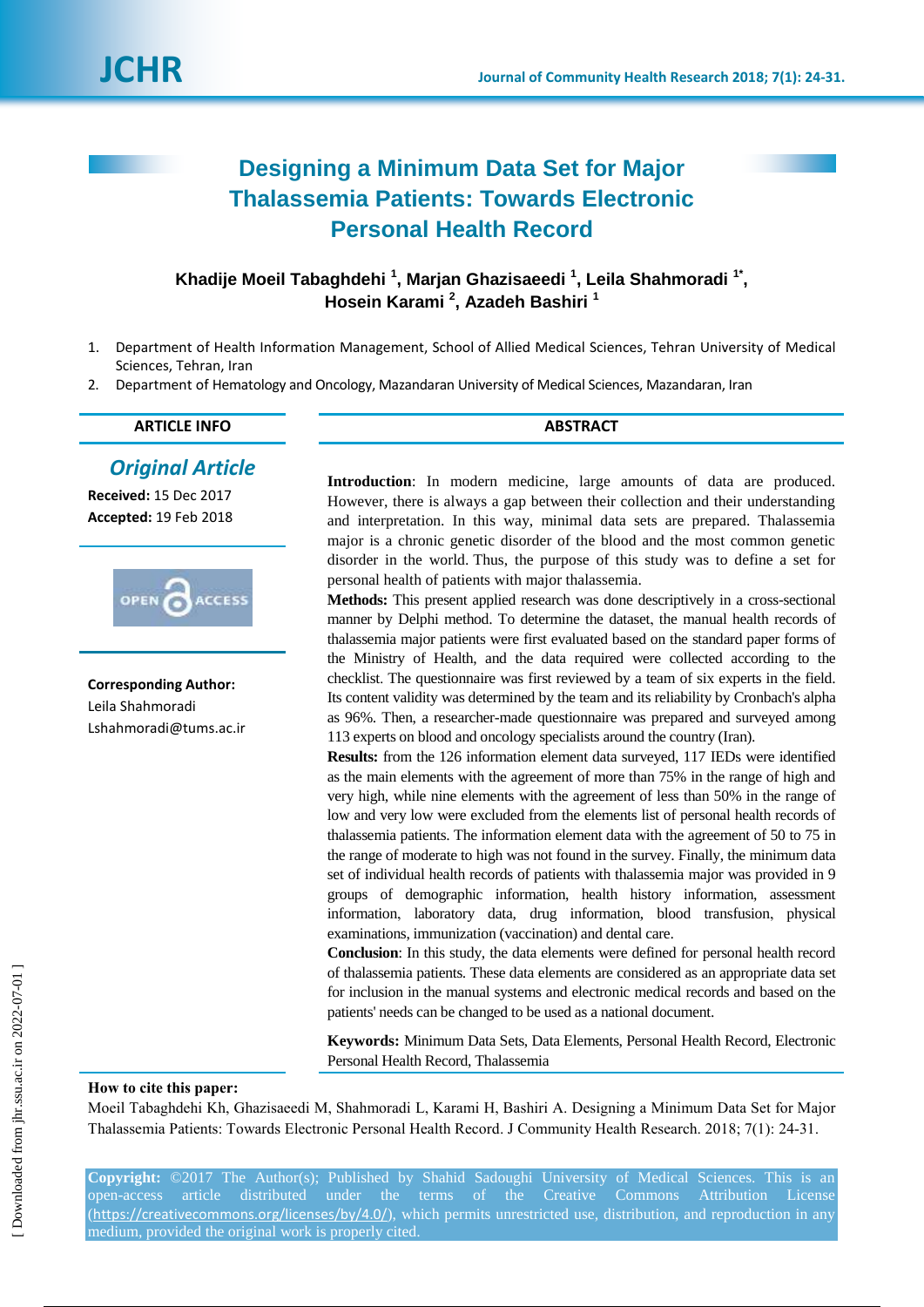## **Introduction**

Thalassemia major is a chronic genetic disorder of the blood because of the lack of synthesis of one or more globin polypeptide chains transferred from generation to generation according to the rules of Mendelian genetics  $(1.2)$ . Patients are characterized by signs and symptoms of chronic and severe anemia, lack of appropriate growth, enlargement of the spleen and liver, bone diseases, especially noticeable changes in the head bones and persons associated with changes in appearance  $(3)$ . Thalassemia is the most common genetic disorder in the world  $(4)$ . It is estimated that there are about 270 million carriers for major hemoglobin disorders in the world, and every year about 300 to 400 thousand children with types of anemia are born around the world  $(5)$ . Until a few years ago, these patients died in the second decade of their life. However, today, with advances in treatment, and particularly after the beginning of iron deregulation treatment, a great progress has occurred in treating these patients. Nowadays, with proper treatment, the relatively long lifetime can be expected of them  $(6)$ . Therefore, due to high significant advances in the medical science area, reduced mortality due to thalassemia and increased life expectancy of these patients, their quality of life is considered as one of the most important indicators of health care <sup>(7)</sup>. Recent advances in information and communication technology have made it possible for comprehensive tools development, which is considered to support greater participation of the consumer in the healthcare process (8). The personal health record is one such tool  $^{(9)}$ . Research has shown that a lot of vital treatment and patients' health information in medical records, which are produced and maintained by hospitals and health- treatment centers, are not recorded or even will be recorded wrongly or incompletely. With a personal health record and its information that is available by the person himself, in addition to the fact that he can monitor the recording of information, he can provide complete and useful

information to health care providers in emergency situations to improve clinical decisions  $(10)$ . Today, the information in each country is considered as a part of that country's national reserves, and achieving them has turned into an international competitiveness issue in the global arena. Due to the explosion of information technology phenomenon and as a result of growing information technology and electronic and computer devices in the past decade, setting up systems for the production and management of information appears to be essential  $(11 - 13)$ . The quality of a case (file) regarding studies, research, scientific, and statistical information is dependent on the quality of the contents contained in that are recorded by those who documented them. This quality is often expressed in terms of relevance, completeness, availability, timeliness, and readability. Therefore, health record documentation is an important legal and professional requirement for all health professionals, since appropriate documentation facilitates the exchange of patient information for all the members of the treatment team, which is crucial by itself to ensure all care provided to the patient. In addition, medical records can be used for research, qualitative evaluation, and forensic medical purposes  $(14)$ . In advanced medicine, large amounts of data are produced; however, there is always a deep gap between collecting them, their understanding, and interpretation. On the other hand, the available data are bulky and confusing. Thus, the minimum data sets are prepared, which is a method to collect key data elements and resolves the internal need of each institution and, finally, the medical community needs  $(15-17)$ .

These sets typically include key data elements related to the clinical situation, procedure, expertise, field or care process to provide a comprehensive overview of the relevant data elements. The availability of reliable data sets is essential for the provision of integrated health care. In information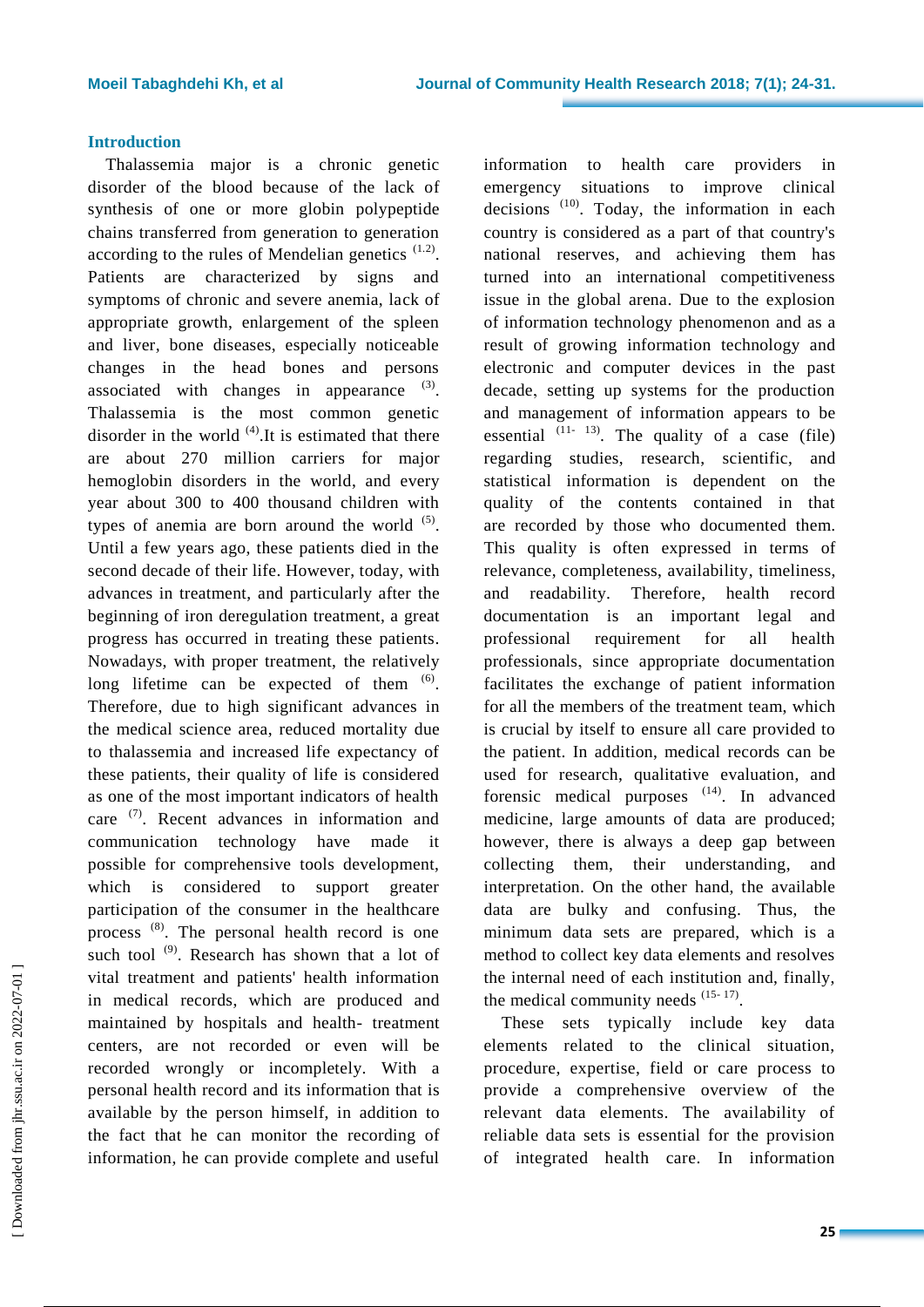systems, using data sets, the quality of care measures, the possibility of sharing health information and the global introduction of electronic health records (15, 18-20) are improved. In a descriptive -comparative study, Rangraz suggested an initial model for Iran personal health record, in which the concepts, trustees and how to use personal health record are mentioned, but more details such dataset were not discussed  $^{(21)}$ . In Iran, there is no minimum data set of thalassemia patients' health, and the data are collected in a scattered pattern in clinics and hospitals. Due to the lack of health datasets on patients with thalassemia major, the establishment of an indigenous and scientific data seems to be necessary. The aim of this study was to determine the data set of electronic personal health records system for patients with thalassemia in Iran.

#### **Methods**

The present study was an applied research that was done descriptively by Delphi method. In this research, to determine the data set of personal health records of patients with thalassemia, the manual health records of thalassemia major patients were first evaluated based on the standard paper forms of the Ministry of Health, and the data required were collected according to the checklist. Then, a researcher-made questionnaire, including demographic information, health history information, assessment information, laboratory data, drug information, blood transfusion, physical examinations, immunization (vaccination) and dental care was prepared and surveyed by using the Delphi method. The questionnaire was first reviewed by a 6-expert team, including a blood and oncology specialist, a statistician and epidemiologist, a health information management professional, a specialist in medical informatics, a master of medical records education, and a master of health information technology. Its content validity was determined by the team and its reliability by Cronbach's alpha as 96%. The questionnaire was then sent to 113 of Hematology and Oncology specialists inside the country. The

sample size determination was done by Morgan table. The specialists were asked to rate their degree of agreement in relation to each of the elements in the form of five options from "Very high" to "Very low." An open question was put in the end so that they can write their comments and suggested elements. The questionnaire was sent by in-person delivery and via email. According to the pattern, their decision making about the elements was as follows: If 75% or more of the respondents have selected the options of "Very high" and "High" for an element, the element will be considered as the main element; if 50-75% of the respondents have selected the options of "Very high" and "High" for an element, the element will be regarded as a proposed element. If less than 50% of respondents have selected the options of "Very high" and "High" for an element, the element will be removed from the case. After completing the questionnaires by hematology and oncology specialist, the data were analyzed using SPSS software version 14.

#### **Results**

According to data sets obtained through scientific studies, articles, references, medical records and standard forms of Ministry of Health, the minimum datasets related to electronic personal health records of patients with thalassemia were provided in the form of a questionnaire to 113 Hematology and Oncology Specialists. Of 113 questionnaires sent, 110 cases were received.

According to Table 1, 87.4% of respondents were faculty members. Most doctors (80.9%) were working in private and organizational hospitals, and also, most respondents had 10-20 years of work experience (67.3%). Of the 126 information element data surveyed, 117 IEDs were identified as the main elements with the agreement of more than 75% in the range of high and very high, while nine elements with the agreement of less than 50% in the range of low and very low were excluded from the elements list of personal health records of thalassemia patients. The information element data with the agreement of 50% to 75% in the range of moderate to high was not found in the survey.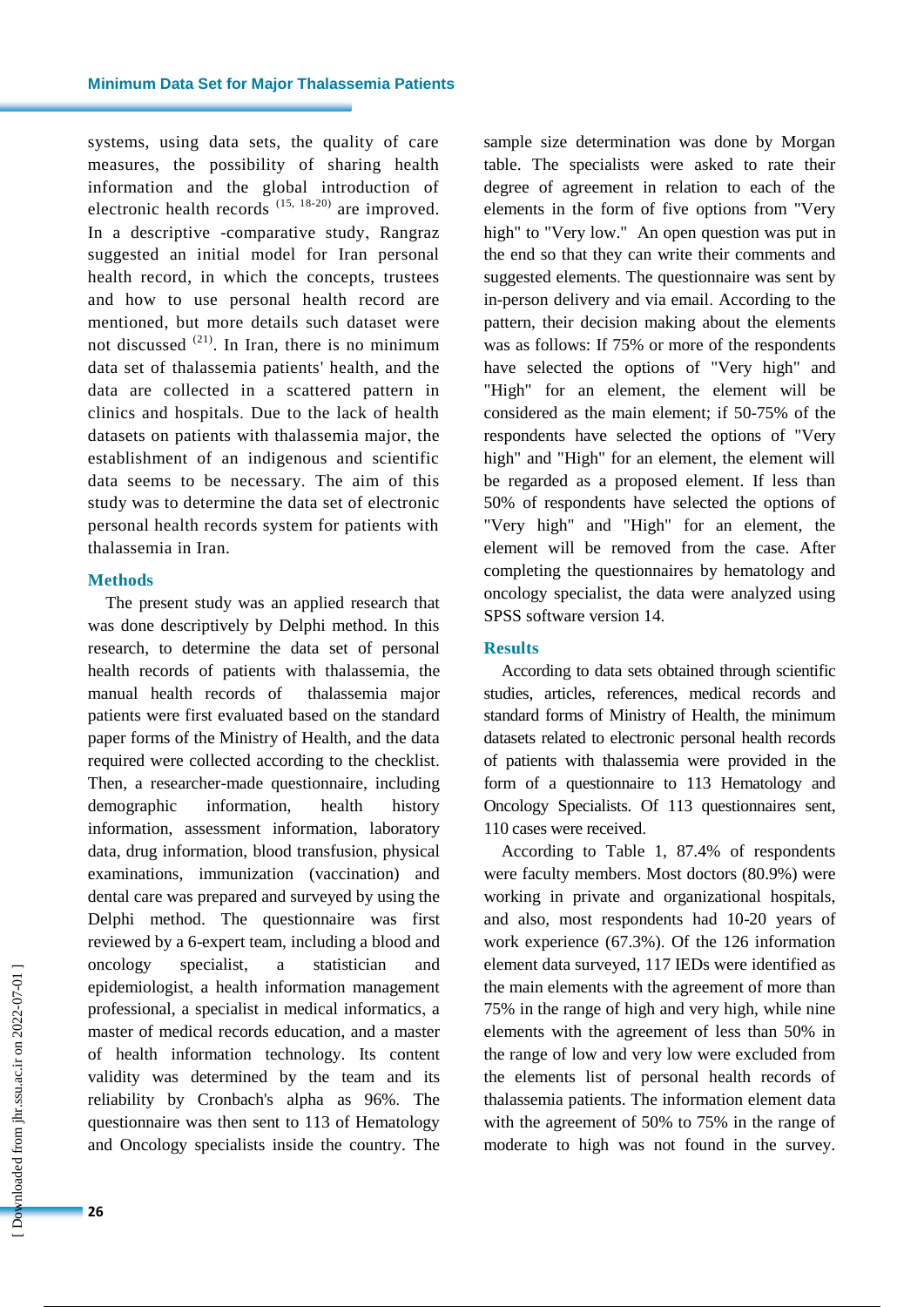| Profile                                  |                            | <b>Frequency</b> | Percentage |
|------------------------------------------|----------------------------|------------------|------------|
|                                          | <b>Yes</b>                 | 95               | 86.4%      |
| Being Faculty Member                     | No.                        | 15               | 13.6%      |
|                                          | Total                      | 110              | 100%       |
|                                          | Organizational             | 14               | 12.7%      |
| Working in Private and/or Organizational | Private                    | 7                | 6.4%       |
| Hospitals                                | Private and Organizational | 89               | 80.9%      |
|                                          | Total                      | 110              | 100%       |
|                                          | >10                        | 20               | 18.2%      |
|                                          | $10-20$                    | 74               | 67.3%      |
| Years of Experience                      | $20$                       | 16               | 14.5%      |
|                                          | Total                      | 110              | 100%       |

**Table 1.** Demographic information about respondents on the dataset of electronic personal health records of patients with thalassemia

**Table 2.** Minimum data set of personal health records of patients with thalassemia major

| <b>Main information data</b><br>elements | <b>Details</b>                                                                                                                                                                                                                                                                                                                                                                                                                                                 |
|------------------------------------------|----------------------------------------------------------------------------------------------------------------------------------------------------------------------------------------------------------------------------------------------------------------------------------------------------------------------------------------------------------------------------------------------------------------------------------------------------------------|
| Demographic<br>information               | Name & Family, father's name, gender, national code, date of birth, place of birth (province,<br>city), level of education, marital status, employment status, occupation type, type of<br>insurance, Social Security number, date of validity of the insurance, supplemental insurance<br>status, type of supplemental insurance, date of validity of supplemental insurance,<br>supplemental insurance number, registration number, address, contact number. |
| <b>Health History</b>                    | Age at disease diagnosis, age at first blood transfusion, drug allergies, family history of<br>certain other diseases, history of surgery, date of surgery, reason for surgery.                                                                                                                                                                                                                                                                                |
| General physical<br>examinations         | Weight, height, blood pressure, recording head position, head circumference, recording face<br>status, recording eye status, record thyroid status, spleen size, recording skin condition,<br>recording the genital area status.                                                                                                                                                                                                                               |
| Biochemical data                         | Fbs ·2hpp ·Bun ·Cr ·Ca ·Ph · Uric acid ·ALK.ph · SGOT ·SGPT ·T.Bill ·D.Bill ·LDH ·<br>Ferritin 'TG 'Cholestrol 'U/A . U/C                                                                                                                                                                                                                                                                                                                                      |
| Hematological data                       | Hb, Hct, RBC count, WBC count, platelet, MCV, MCH, MCHC, RDW, PT · PT.                                                                                                                                                                                                                                                                                                                                                                                         |
| Immunological data                       | HBsAG(E.C.L) . HBSAB(E.C.L) HIV                                                                                                                                                                                                                                                                                                                                                                                                                                |
| Pharmaceutical data                      | Drug name, date of onset of drug use, frequency of drug use, the dosage of drug use, drug<br>use method, drug discontinuation time.                                                                                                                                                                                                                                                                                                                            |
| Blood transfusion data                   | Type of thalassemia, blood group, blood group subsidiary, history of blood transfusion,<br>blood transfusion interval (d), blood volume requested at each injection, product type,<br>reaction to blood transfusion, blood filtering condition, receiving drug during the<br>transfusion.                                                                                                                                                                      |
| Physical tests data                      | Test name, test date, doctor, test results, 6-month checkups, tests, and examinations of<br>hepatitis, 6-month tests and examinations of liver function, 6-month tests and examinations<br>of ferritin, annual checkups of heart consultation and echo, annual surveys of bone<br>densitometry tests, MRI of the liver, MRI of the heart.                                                                                                                      |
| Vaccination                              | Vaccine name, vaccination date                                                                                                                                                                                                                                                                                                                                                                                                                                 |
| Dental care                              | Examination date, dentist, lesion type, lesion site, treatment action name.                                                                                                                                                                                                                                                                                                                                                                                    |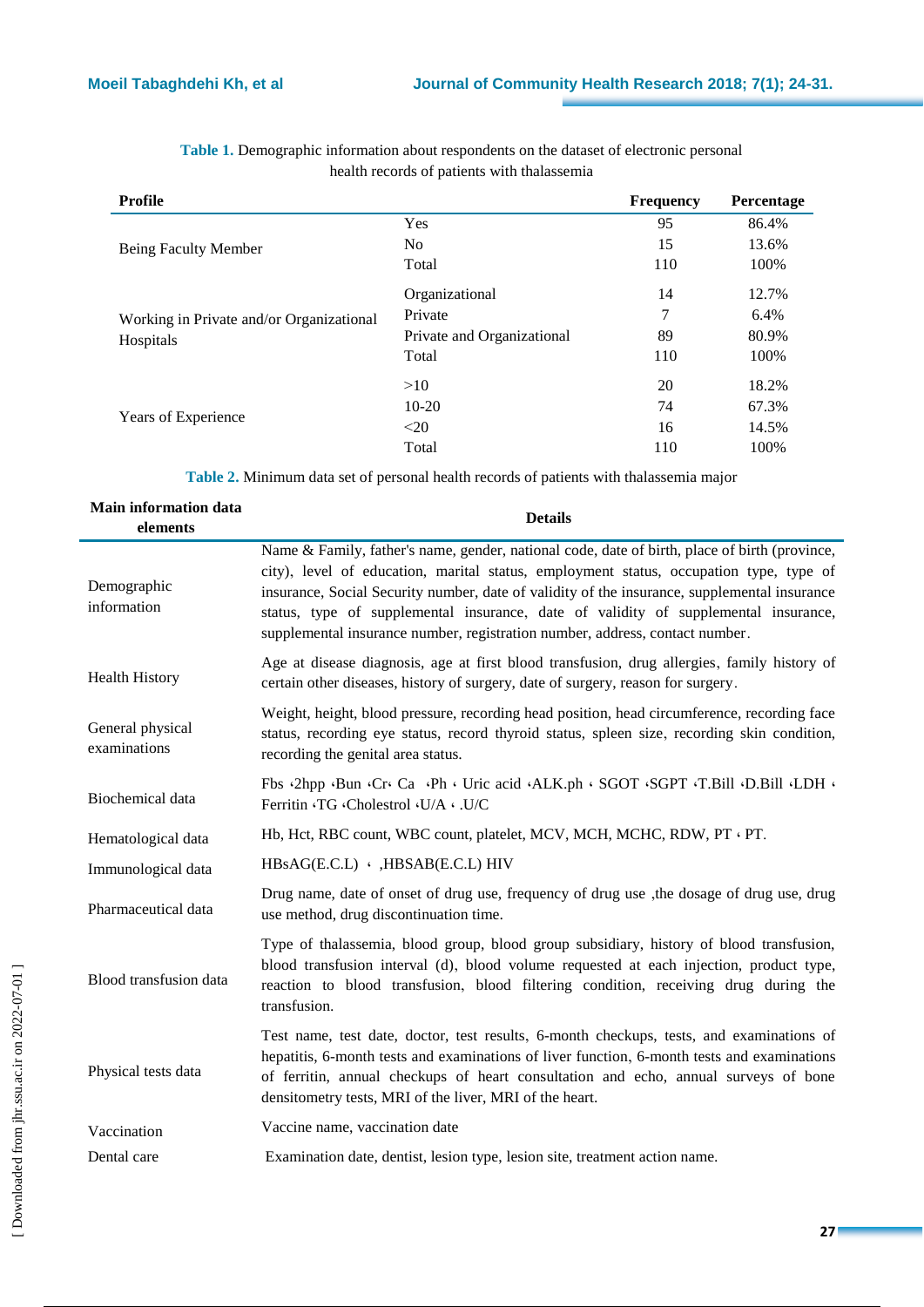#### **Discussion**

Modern medicine produces a lot of data. However, there is always a gap between their collection, understanding and interpretation. Thus, minimal data sets are prepared, which is a method of collecting key data elements and resolves the internal needs of each institution and, finally, the needs of the medical community  $(22)$ . The aim of this study was to determine the data set for personal health record of patients with thalassemia major. In this research to determine the dataset of personal health records of patients with thalassemia, was surveyed among experts on blood and oncology specialists around the country (Iran).In the case of demographic information, all of the data elements except for the mother's name and the village of the place of birth were excluded from the study. In the case of health history information, all elements were selected as the main data elements. In the case of General physical examination information were all data element s except for recording the condition of the ear, recording the condition of the nose, recording the condition of the throat, and recording the condition of the hair, and these elements were excluded from the research. In the case of Physical tests data, all data element except the auditory, optometry and endocrine/internal consultation were selected and these elements were excluded from the research. All the data elements of the laboratory reports, drug treatments, blood transfusions, vaccination, and dentistry were selected as the main elements. In a study in 2006 entitled as "A joint program to assess diabetes in Asia" conducted by Kuo et al., a web-based system was designed through which clinical and epidemiological data of patients with diabetes were collected. On this site, doctors used identification information such as name, surname, age, gender, address and postal code to identify patients. Clinical data obtained from routine surveys, results of clinical examinations, including blood lipid levels, blood glucose and glycosylated hemoglobin, pharmaceutical data, History of disease, history of development of other Diseases, eye health, foot and kidney function were also recorded in the System  $(23)$ . The minimum data set of demographic information, health history information, clinical test information, are consistent with the results of the present study. In 2009, Mariel et al. conducted a study entitled as "A web-based guide to determine the amount of insulin injection for patients with diabetes. In the designed system, the data related to blood sugar levels were recorded on a daily basis. Along with the patients, identifying information, including name, surname, age, sex, nationality and marital status, some other data elements such as socioeconomic status and consumption of drugs or alcohol were recorded in the system  $(24)$ . The demographic data of current study are consistent with this study. In 2011, in a study entitled as "Using and evaluation of remote diagnosis of skin diseases in the Honduras areas", Biez et al. also used identity and clinical data elements, including patient identification number, sex, medical history and disease history, family history, allergies and medications being consumed, status of treatments done and images of skin lesion as the minimum information sent to the specialist in the remote diagnosis system of skin diseases. However, Biez did not make an informed survey from the specialist to determine the data items, but in this study, the physicians were surveyed to determine the required information  $(25)$ . In a study by Hasannejad entitled as "Developing a web-based system for management of type I diabetes by patient" in 2014, in the stage of needs assessment, a research her-made questionnaire was designed based on the extensive literature survey, which included 32 closed questions in five areas (personal details, identity information, clinical information, clinical examinations and capabilities of the system). The questionnaire was provided to 30 patients with type I diabetes referred to the endocrine clinic of Imam Hussein (AS) Hospital in Tehran and 15 endocrinologists working in centers affiliated to Shahid Beheshti University of Medical Sciences. In the section of identity information, the data elements such as name, surname, age, gender, height, weight and the person contact number were deemed necessary, while the elements of father's name, national ID, contact number of a relative of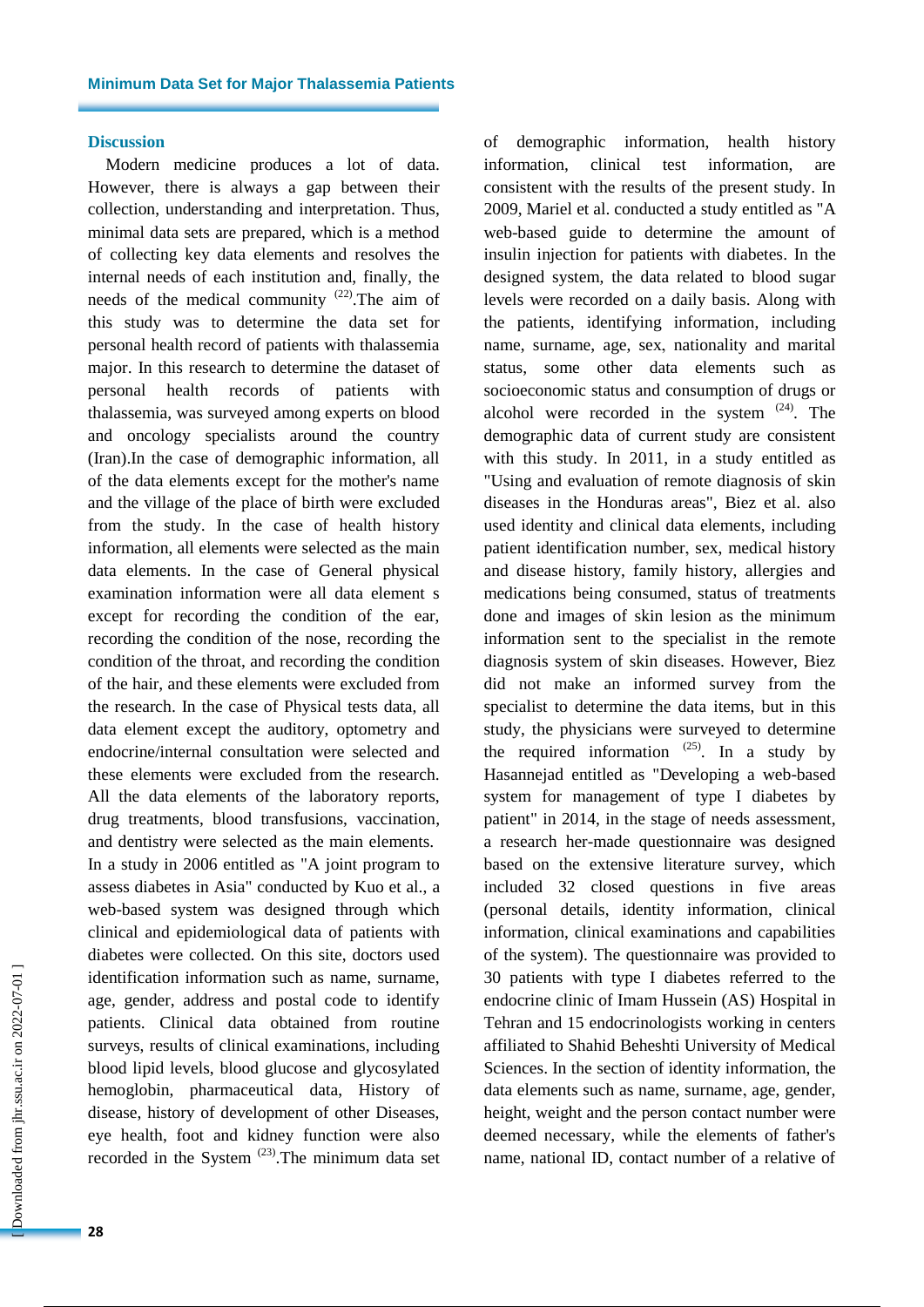the pat8ient, and the patient address of residence were identified as unnecessary elements by the majority of participants in the study  $(26)$ . In this study, as in the present study, a survey was conducted to determine the minimum data set. The Elements of father's name, national code, patient's address were selected as the main data elements. In Abdolkhani study <sup>(14)</sup> entitled as "Comparative study of minimum data set of athletes' health records in selected countries and presenting a model for Iran" in 2014, the researcher's questionnaire was designed based on the different sites of Sports Medicine of America, Australia, Canada as well as the Olympics website, and domestic activities by referring to Federation of Sports Medicine of Islamic Republic of Iran and examining the clinical examination forms used by the Federation and study the standard forms for reporting injuries, health history, physical examinations and clinical forms of the mentioned three countries and examples of electronic personal health records. The questionnaire included 11 sections of demographic information, health history, general body examinations, reporting injuries, physical examinations, medication, surgeries, physical therapy, nutrition, dental care and vaccination. The questionnaire was provided to 50 available samples of specialists of sports medicine, sport injuries and corrective actions, health information management, medical informatics and medical records. The demographic information included name and surname, father's name, place of birth, marital status, national code, registration number, date of birth, sex, blood group, address and phone number, name of the federation and information elements, sports team name and the name of the club. In the section of information elements of the health history, the factors of drug allergies, taking medications, past medical history, surgical history and family history of certain diseases were identified as information elements of Electronic personal health record of athletes. In the section of general body examinations, the factors of cause for referring, history of current illness and recording cardiopulmonary, musculoskeletal, neurological,

eye, ear, nose and throat, skin and lymph nodes status were diagnosed as the Electronic personal health record data elements of athletes. In the section of physical examination, the factors of test name, test date, test results and recommendations based on the test results were identified as Electronic personal health record data elements of the athletes. In the section of drug treatment, the factors of the drug name, date of commencement and cessation of drug use, drug dosage, cause of administration, frequency of drug use, adverse effects and interfering with certain medication or food, drug shelf-life in the body, and list of illicit drugs were identified as Electronic personal health record data elements of the athletes. In the section of dental care, the factors of type and location of the lesion and the treatment measure name were identified as Electronic personal health record data elements of the athletes. In the vaccination section, the factors of vaccine name, vaccination date, cause of injection and the injection site according to the most participants were identified Electronic personal health record data elements of the athletes (14) . In consistence with this study, the demographic, health history, general examinations, drug treatments, vaccination and dentistry data also were considered. Some of the limitations of this study were the incomplete medical record of some thalassemia patients and also the lack of some participating experts in the completion of the questionnaire.

### **Conclusion**

Data elements defined for the personal health of thalassemia patients included nine population information groups, history, assessment information, laboratory data, drug information, blood transfusion, physical examination, vaccination and dental care, which is considered a suitable set for inclusion in manual systems and electronic medical documentation. Since this data set was presented in a survey of oncologists and hematologists throughout the country, it is recommended to study and exploit it. Based on your patient needs, the required changes can be made to use it as a national document.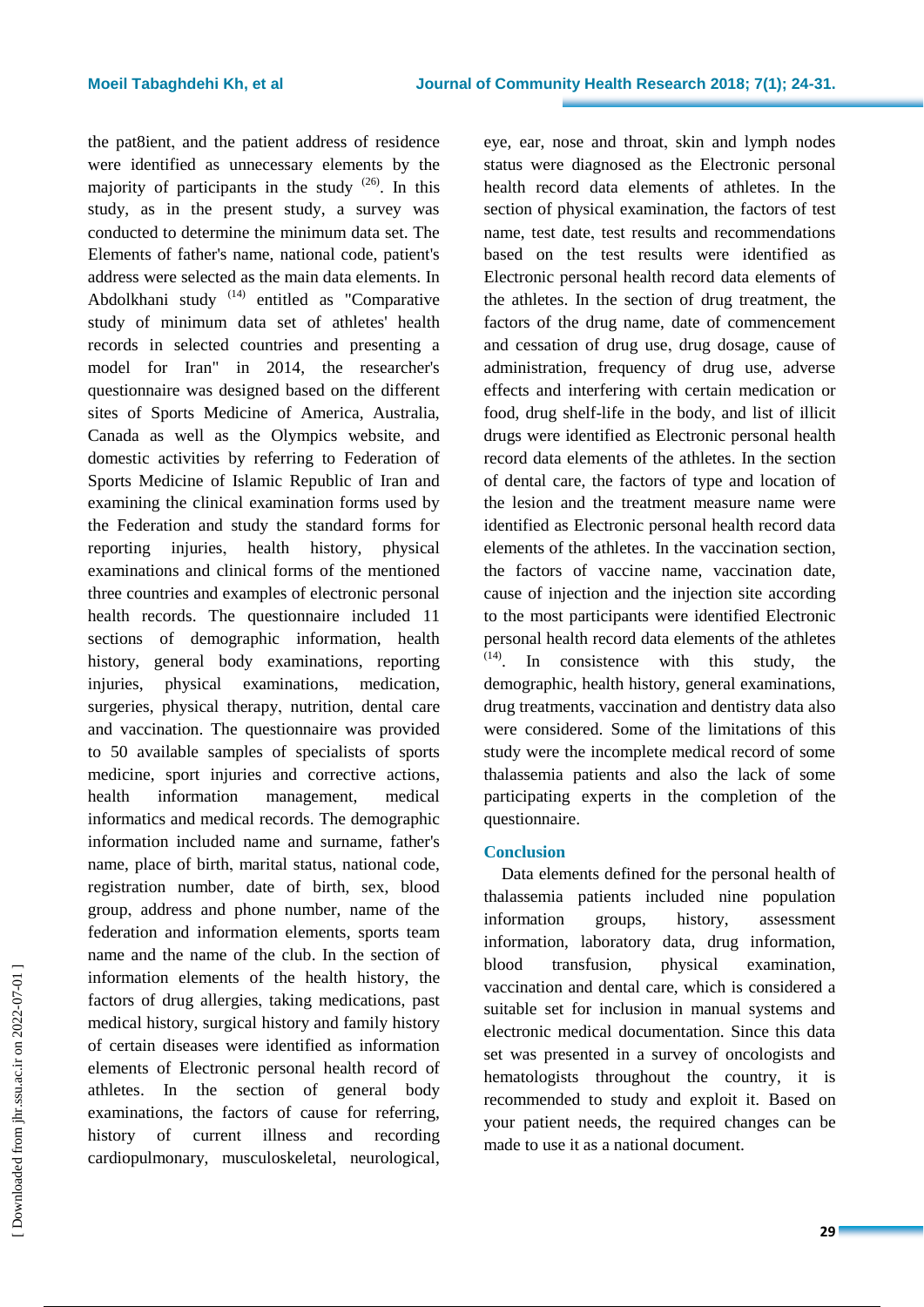#### **Acknowledgements**

The present article has been derived from an MSc thesis in the field of Health Information Technology. Hereby, all the colleagues at the thalassemia clinic of Bu-Ali Sina Hospital in Sari and the faculty members of the Health Information Management Department at Tehran University of Medical Sciences, who helped the researchers in this survey, are highly esteemed and appreciated.

#### **Funding**

This research received no specific grant from any funding agency.

#### **Conflict of interest**

The authors declare that there is no conflict of interest.

#### **References**

- 1.Liguori C, Pitocco F, Di Giampietro I, et al. Relationship between myocardial T2\* values and cardiac volumetric and functional parameters in β-thalassemia patients evaluated by cardiac magnetic resonance in association with serum ferritin levels. European Journal of Radiology. 2013; 82(9): e441-e7.
- 2.Lin C-K, Chen L-P, Chang H-L, et al. Underestimation of the coexistence of iron deficiencies and thalassemia minors: a single institution experience in Taiwan. The Kaohsiung Journal of Medical Sciences. 2014; 30(8): 409-414.
- 3.Zarea K, Pordanjani SB, Pedram M, et al. Quality of life in children with thalassemia who referred to thalassemia center of Shafa Hospital. Jundishapur Journal of Chronic Disease Care. 2012; 1(1): 45-53.
- 4.Long J, Ye X, Lao K, et al. Detection of three common α-thalassemia in non-deletion types and six common thalassemia in deletion types by QF-PCR. Clinical Biochemistry. 2013; 46(18): 1860-1864.
- 5.Shahnavazi A, Abdi N, Allahyari E, et al. Effectiveness of eye movement desensitization and reprocessing on anxiety in children with thalassemia in a 12-month follow up. Armaghane Danesh. 2016; 20(11): 962-971.
- 6.Olivieri NF, Brittenham GM. Iron-chelating therapy and the treatment of thalassemia. Blood. 1997; 89(3): 739-761.
- 7.Yazdi K, Sanagoo A, L J. [Psychosocial,](https://goums.ac.ir/journal/article-1-266-en.pdf) social and financial problems with coping strategies among families with [thalassemic](https://goums.ac.ir/journal/article-1-266-en.pdf) patients. Journal of Gorgan University of Medical Sciences. 2007; 9(2): 71-75. [Persian].
- 8.Ahmadi H, Nilashi M, Shahmoradi L, et al. Hospital information system adoption: expert perspectives on an adoption framework for malaysian public hospitals. Computers in Human Behavior. 2017; 67:161-189.
- 9.Nazi KM, Hogan TP, Wagner TH, et al. Embracing a health services research perspective on personal health records: lessons learned from the VA My HealtheVet system. Journal of General Internal Medicine. 2010; 25(1):62-67.
- 10. Rangraz JF, Ahmadi M, Sadoughi F, et al. Concepts and applications of personal health records in selected countries. Health Information [Management.](http://www.sid.ir/En/Journal/JournalList.aspx?ID=8003) 2012; 9(2): 147-160. [Persian].
- 11. Azizi A, Abdolkhani R. The case study of effect of hospital information system in improvement of Razi hospital performance. Jentashapir Journal of Health Research. 2012; 2(4): 185-190. [Persian].
- 12. Shahmoradi L, Habibi-Koolaee M. Integration of health information systems to promote health. Iranian Journal of Public Health. 2016; 45(8): 1096-1097.
- 13. Ahmadi M, Rezaei H, Shahmoradi L. Electronic health record: structure, content, and evaluation. Tehran: Jafari Publication; 2008. [Persian].
- 14. Safdari R, Dargahi H, Halabchi F, et al. A comparative study of the athlete health records' minimum data set in selected countries and presenting a model for Iran. Journal of Payavard Salamat. 2014; 8(2): 134-142. [Persian].
- 15. Abdelhak M, Grostick S, Hanken MA. Health information: management of a strategic resource. Tehran: Elsevier Health Sciences; 2014. [Persian].
- 16. Safdari R, Shahmoradi L, Ebrahimi M. Minimum data set of anatomical pathology information system from the perspective of experts. Journal of Payavard Salamat. 2015; 9(3): 300-314.
- 17. Mahmoudvand Z, Kamkar M, Shahmoradi L,et al. Determination of minimum data set (msd) in echocardiography reporting system to exchange with iran's electronic health record (ehr) system. Acta Informatica Medica. 2016; 24(2): 116-119.
- 18. Svensson-Ranallo PA, Adam TJ, Sainfort F. A framework and standardized methodology for developing minimum clinical datasets. AMIA Summits on Translational Science Proceedings. 2011; 2011: 54-58.